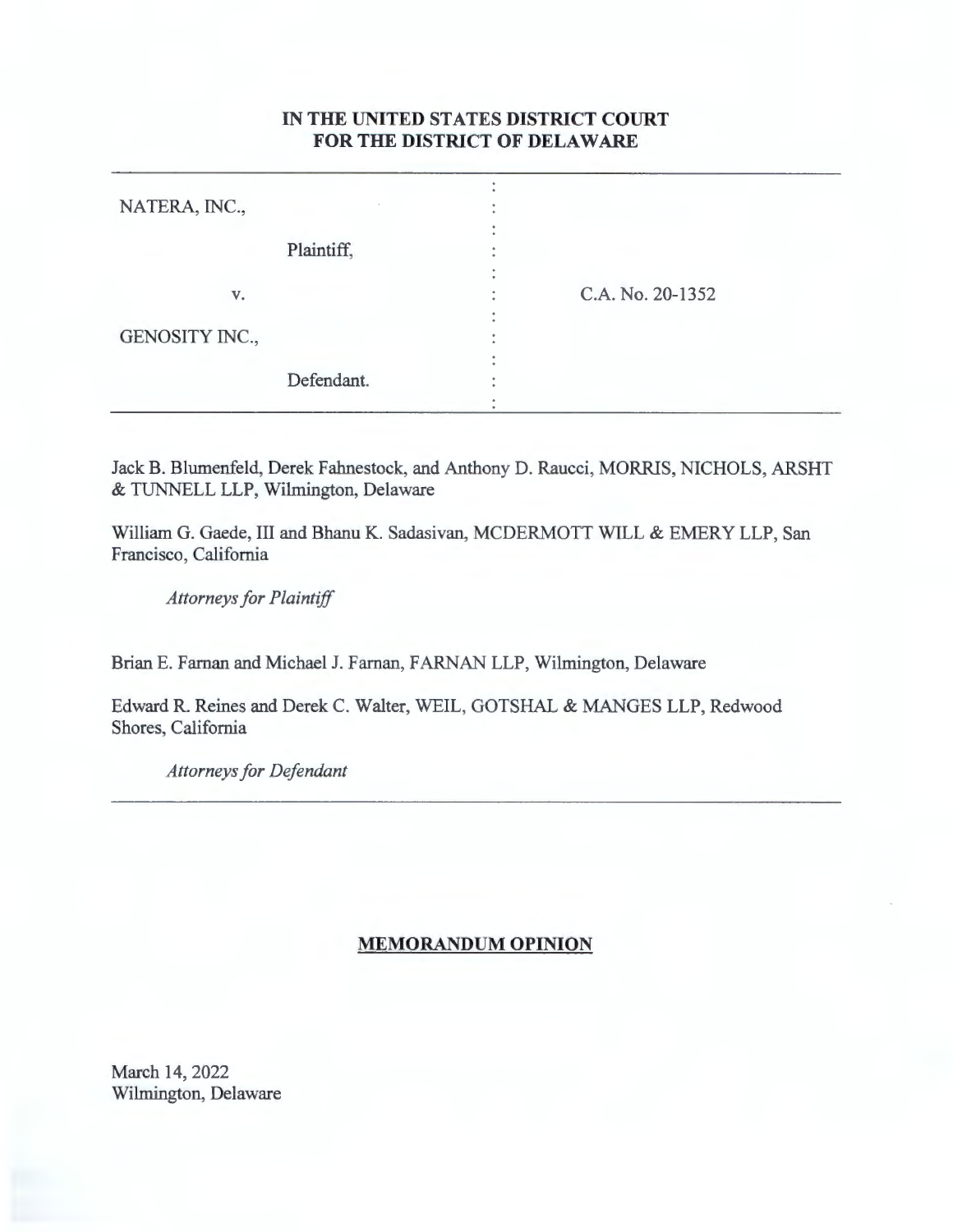# STARK, U.S. District Judge:

Pending before the Court is Plaintiff Natera, Inc.'s ("Plaintiff" or "Natera") motion to dismiss and strike (D.I. 12), filed pursuant to Federal Rules of Civil Procedure 12(b)(6) and 12(f), directed to Defendant Genosity Inc.'s ("Defendant" or "Genosity") counterclaim for a declaratory judgment of unenforceability due to inequitable conduct and the affirmative defenses of unclean hands, prosecution laches, and inequitable conduct, as set forth in the Answer and Counterclaims (D.I. 9). The Court has reviewed the parties' briefs and other submissions. *(See,*  e.g., D.I. 13, 14, 17, 19) For the reasons explained below, the Court will deny Natera's motion.

#### **I. BACKGROUND**

Natera filed its complaint in this case on October 6, 2020, alleging that Genosity has infringed U.S. Patent No. 10,731,220 (the "'220 patent").<sup>1</sup> (D.I. 1 || 1) The '220 patent claims "methods for simultaneously amplifying multiple nucleic acid regions of interest in a single reaction volume using universal primers, gene specific primers and molecular barcode." *(Id.*  **1944** The complaint alleges that Genosity "does not have freedom to operate its AsTra products for minimal residual disease ('MRD') and personalized cancer monitoring" and that the accused products "use ArcherDX, Inc. 's ('Archer's') ctDNA chemistry and region-specific primers, which infringe the '220 patent."  $(Id, \P 1)$ 

Natera has also sued Archer in a separate patent infringement action in this Court. *(Natera, Inc. v. ArcherDX, Inc.,* C.A. No. 20-125) (the *"Archer* action") In the *Archer* action, Natera asserts five patents, including the '220 patent and U.S. Patent No. 10,538,814 (the '" 814 patent"). (C.A. No. 20-125 D.I. 391  $\P$  1) The '814 patent shares the same specification as

<sup>&</sup>lt;sup>1</sup> The Court believes that Natera's reference to the patent-in-suit as "United States Patent No. 10,732,220" is a typographical error. *(See D.I. 1 Ex. 1; D.I. 9 Answer*  $\P 1 n.2$ )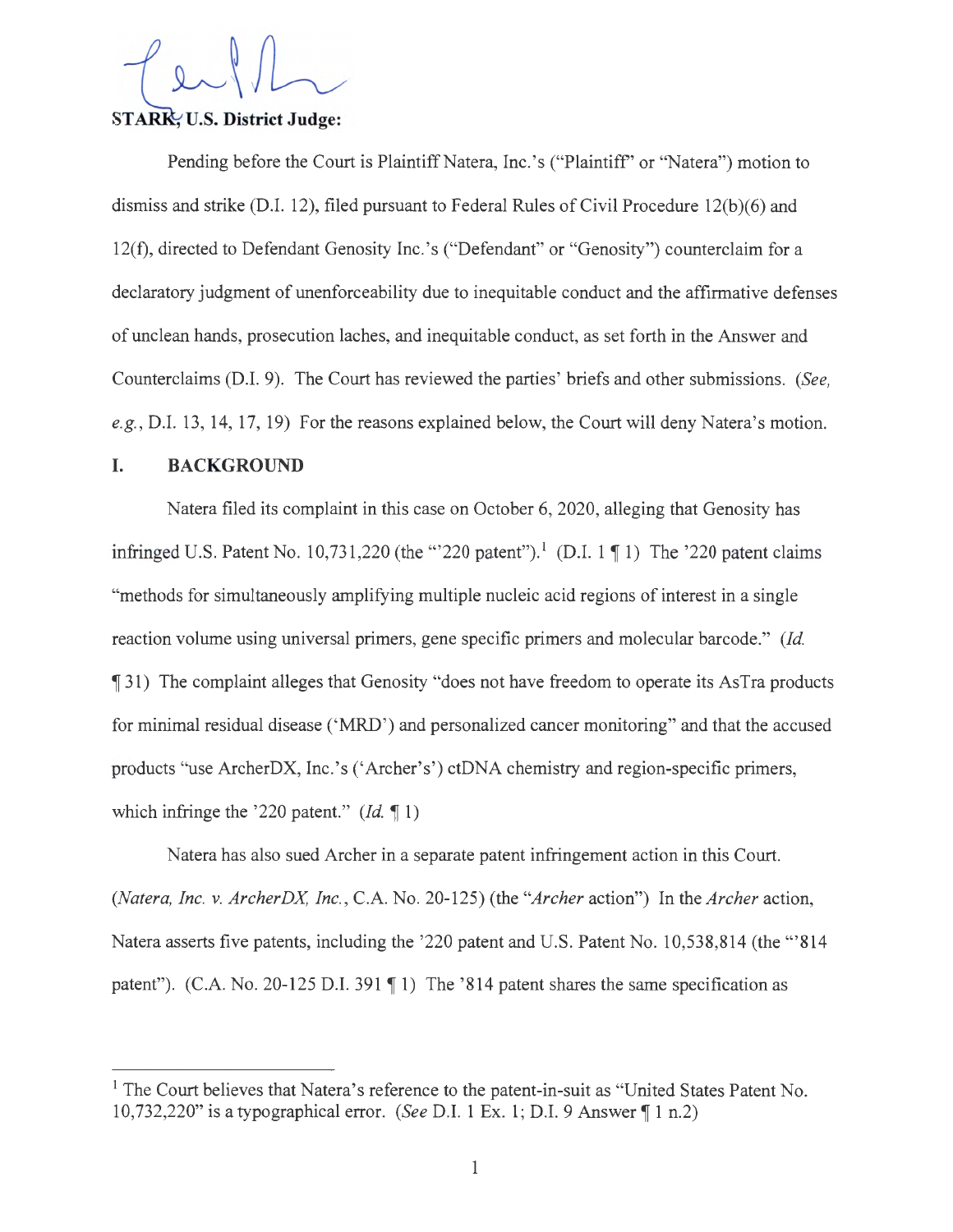the '220 patent. (D.I. 9 Answer 127, Counterclaims 141) In connection with a motion for judgment on the pleadings in the *Archer* action (C.A. No. 20-125 D.I. 23), Archer challenged the subject matter eligibility of the asserted patents under 35 U.S.C. § 101. The Court denied that motion, finding that "the claims here, as represented by claim 1 of the '814 [patent],  $\dots$  are method of preparation claims and therefore eligible for patenting." (C.A. No. 20-125 D.I. 63 at 8) The *Archer* action remains pending in this Court.

On February 15, 2021 , Genosity answered the complaint in this action and asserted 14 affirmative defenses and three counterclaims. (D.I. 9) At issue in the pending motion are the counterclaim for a declaratory judgment of unenforceability of the '220 patent due to inequitable conduct and the affirmative defenses of unclean hands, prosecution laches, and inequitable conduct. *(See id. Answer* **11** 95-138, Counterclaims **11** 33-52) Genosity alleges that Natera's Executive Chairman, Dr. Rabinowitz, failed to disclose several litigation-related documents to the U.S. Patent and Trademark Office ("PTO") during prosecution of the '220 patent. *(See id.*  Answer **|| 120-38, Counterclaims || 33-52)** The affirmative defenses also include allegations that Natera misused Archer's confidential information and obtained claims to cover methods Natera did not invent *(see id.* Answer **11** 95-117), and that Natera unreasonably delayed the prosecution of the claims of the '220 patent *(see id. Answer* **, 118, 119)**.

On March 8, 2021 , Natera filed the pending motion to dismiss and strike. (D.I. 12)

#### II. **LEGAL STANDARDS**

#### **A. Motion to Dismiss**

Evaluating a motion to dismiss under Federal Rule of Civil Procedure 12(b)(6) requires the Court to accept as true all material allegations of the complaint. *See Spruill v. Gillis,* 372 F.3d 218,223 (3d Cir. 2004). "The issue is not whether a plaintiff will ultimately prevail but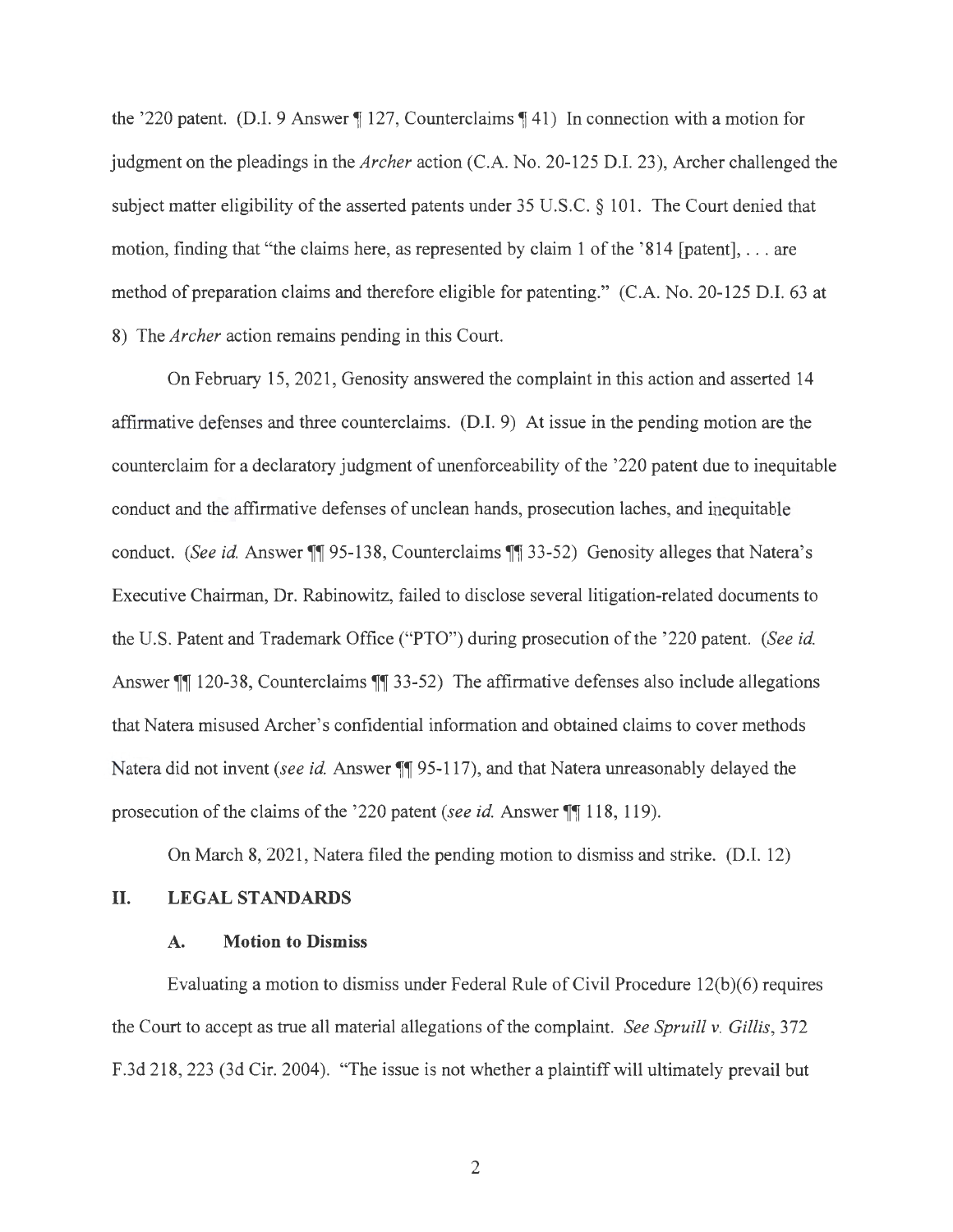whether the claimant is entitled to offer evidence to support the claims." *In re Burlington Coat Factory Sec. Litig. ,* 114 F.3d 1410, 1420 (3d Cir. 1997) (internal quotation marks omitted). Thus, the Court may grant such a motion to dismiss only if, after "accepting all well-pleaded allegations in the complaint as true, and viewing them in the light most favorable to plaintiff, plaintiff is not entitled to relief." *Maio v. Aetna, Inc.,* 221 F.3d 472, 481-82 (3d Cir. 2000) (internal quotation marks omitted).

However, "[t]o survive a motion to dismiss, a civil plaintiff must allege facts that 'raise a right to relief above the speculative level on the assumption that the allegations in the complaint are true (even if doubtful in fact)."' *Victaulic Co. v. Tieman,* 499 F.3d 227,234 (3d Cir. 2007) (quoting *Bell At!. Corp. v. Twombly,* 550 U.S. 544, 555 (2007)). A claim is facially plausible "when the plaintiff pleads factual content that allows the court to draw the reasonable inference that the defendant is liable for the misconduct alleged." *Ashcroft v. Iqbal,* 556 U.S. 662, 678 (2009). At bottom, "[t]he complaint must state enough facts to raise a reasonable expectation that discovery will reveal evidence of [each] necessary element" of a plaintiffs claim. *Wilkerson v. New Media Tech. Charter School Inc.,* 522 F.3d 315, 321 (3d Cir. 2008) (internal quotation marks omitted).

The Court is not obligated to accept as true "bald assertions," *Morse v. Lower Merion Sch. Dist.,* 132 F.3d 902, 906 (3d Cir. 1997) (internal quotation marks omitted), "unsupported conclusions and unwarranted inferences," *Schuylkill Energy Res., Inc. v. Pa. Power & Light Co.,*  113 F.3d 405, 417 (3d Cir. 1997), or allegations that are "self-evidently false," *Nami v. Fauver,*  82 F.3d 63, 69 (3d Cir. 1996).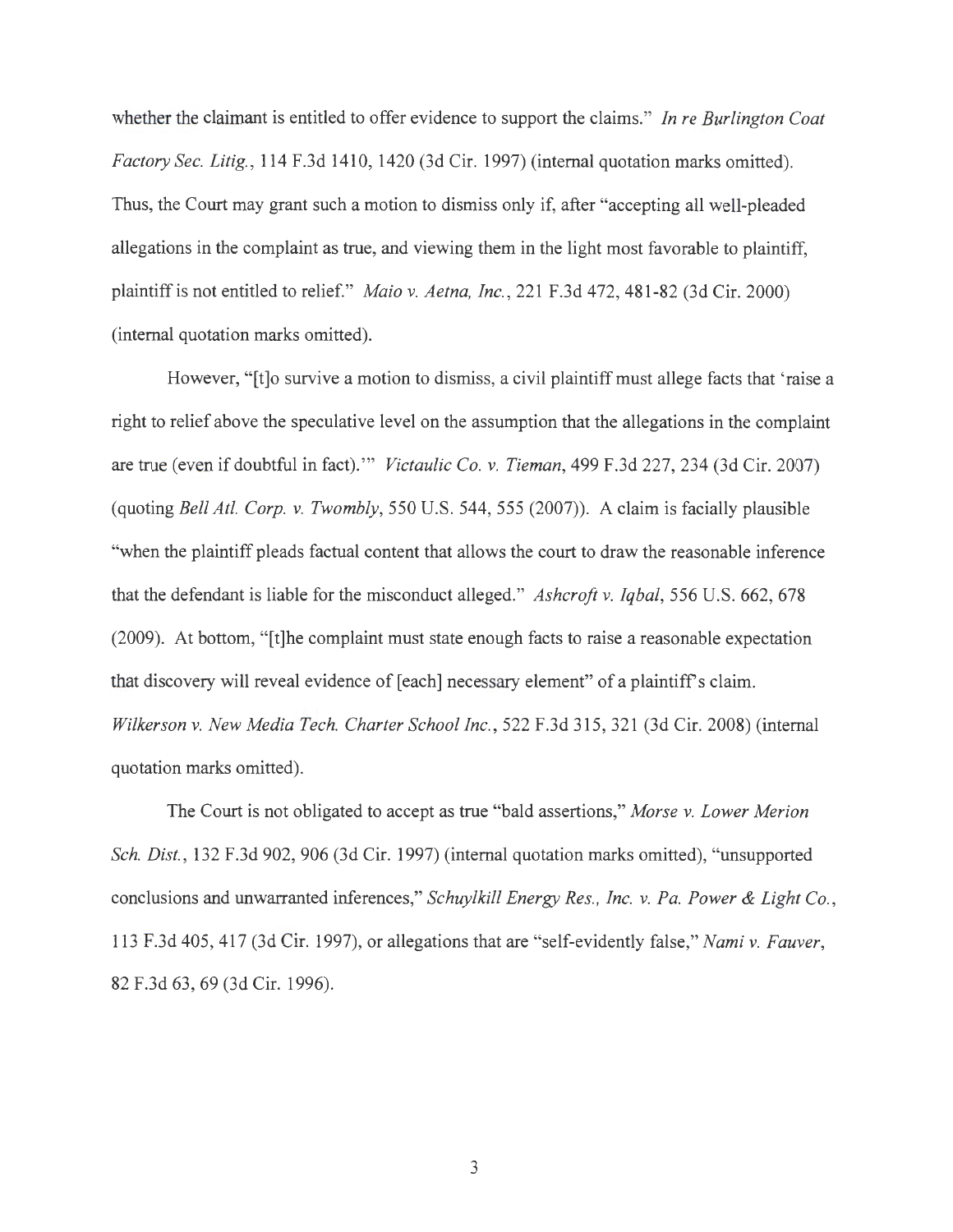#### **B. Motion to Strike**

"Rule 12(b)(6) does not offer a mechanism for dismissing an affirmative defense." *Wyeth Holdings Corp. v. Sandoz, Inc.,* 2012 WL 600715, at \*4 (D. Del. Feb. 3, 2012). Instead, "pursuant to Rule 12(f), the Court may strike from a pleading any insufficient defense." *Id.*  (internal quotation marks omitted). A court should not strike a defense unless its insufficiency is ""clearly apparent." *Fesnak & Assocs., LLP v. U.S. Bank Nat'l Ass'n,* 722 F. Supp. 2d 496, 502 (D. Del. 2010) (quoting *Cipollone v. Liggett Grp., Inc.,* 789 F.2d 181, 188 (3d Cir. 1986)). However, "a court is not required to accept affirmative defenses that are mere bare bones conclusory allegations, and may strike such inadequately pleaded defenses." *Sun Microsystems, Inc. v. Versata Enters.,* Inc., 630 F. Supp. 2d 395, 408 (D. Del. 2009).

#### **III. DISCUSSION**

### **A. Inequitable Conduct (Genosity's Fourteenth Defense and Third Counterclaim)**

To prevail on the merits of an inequitable conduct defense, "the accused infringer must prove by clear and convincing evidence that the applicant knew of the reference, knew that it was material, and made a deliberate decision to withhold it." *Therasense, Inc. v. Becton, Dickinson & Co.,* 649 F.3d 1276, 1290 (Fed. Cir. 2011). With respect to materiality, the accused infringer must show that but for an omission by the applicant, the PTO would not have issued the patent claim. *See id.* at 1291-92. Deceptive intent may be inferred from indirect and circumstantial evidence. *See id.* at 1290. On the merits, "to meet the clear and convincing evidence standard, the specific intent to deceive must be the single most reasonable inference able to be drawn from the evidence." *Id.* (internal quotation marks omitted). At the pleading stage, however, proof by clear and convincing evidence is not required. *See Exergen Corp. v. Wal-Mart Stores, Inc.,* 575 F.3d 1312, 1329 n.5 (Fed. Cir. 2009). Nonetheless, inequitable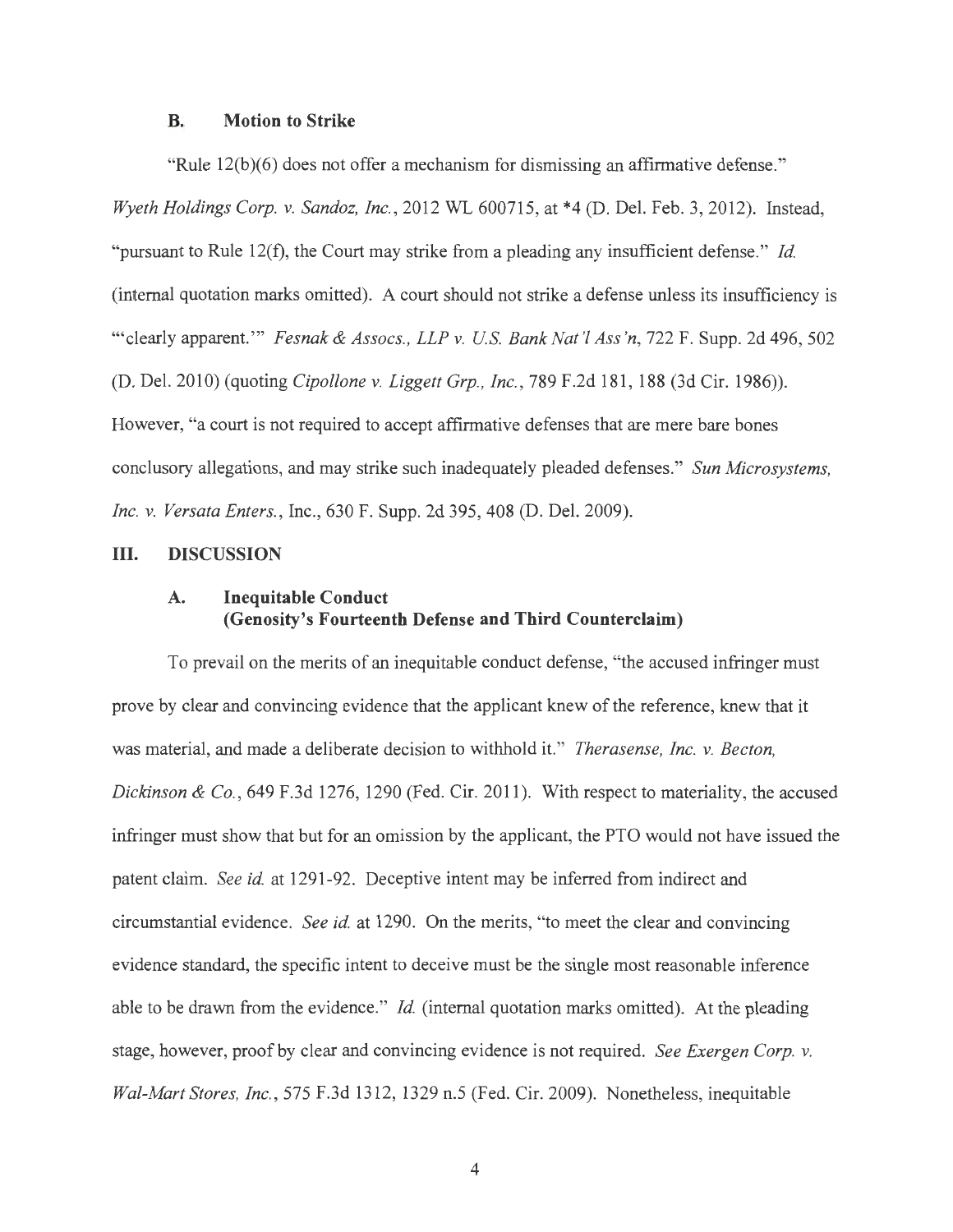conduct must be pled with particularity, to satisfy the requirements of Federal Rule of Civil Procedure 9(b). *See id.* at 1328-29. Hence, a pleading of inequitable conduct must include "sufficient allegations of underlying facts from which a court may reasonably infer" both the knowledge of material information and the specific intent to deceive the PTO. *See id.* 

In this case, Genosity alleges that Dr. Rabinowitz, the Executive Chairman of Natera, engaged in inequitable conduct during prosecution of the '220 patent by failing to disclose several litigation-related documents to the PTO.<sup>2</sup> *(See D.I. 9 Answer* **,.** 120-38, Counterclaims **11** 33-52) Natera contends that Genosity's pleading is insufficient because it fails to plausibly allege: (1) the withheld documents are material to the patentability of the '220 patent *(see* D.I. 13 at 8-13), and (2) Dr. Rabinowitz possessed the specific intent to deceive the PTO *(see id.* at 13- 16). The Court disagrees, as explained below.

#### **1. Materiality**

#### **a. Materiality as related to 35 U.S.C.** § **101**

Natera first contends that the *Archer* documents (including some *lllumina* documents and *CareDx* documents referenced therein) cannot be but-for material to the patentability of the '220 patent under Section 101 because the Court had considered these documents and denied Archer's

<sup>2</sup> The allegedly withheld documents include: (a) from the *Archer* action: (1) Archer's Answer (D.I. 14), (2) Archer's Answer to the First Amended Complaint (D.I. 21), (3) Archer's Opening Brief in Support of its Motion for Judgment on the Pleadings (D.I. 24), and (4) Archer's Reply Brief in Support of its Motion for Judgment on the Pleadings (D.I. 36) (collectively, the *"Archer*  documents"); (b) in *CareDX, Inc. v. Natera, Inc.,* C.A. No. 19-567 (D. Del.) (the *"CareDX*  action"): (1) Natera's Reply in Support of Motion to Dismiss (D.I. 19), (2) Natera's Objections to Report and Recommendations (D.I. 63), (3) Natera's Opening Brief in Support of Renewed Motion to Dismiss (D.1. 87), (4) Natera's Opening Brief in Support of Summary Judgment of Invalidity (D.I. 101), and (5) Natera's Statement re Motion for Summary Judgment of Invalidity (D.1. 102) (collectively, the *"CareDX* documents"); (c) in *lllumina, Inc. v. Natera, Inc.,* C.A. No. 18-1662 (N.D. Cal.) (the *"lllumina* action"): (1) Natera's Motion to Dismiss (D.I. 24), and (2) Natera's Reply in Support of Motion to Dismiss (D.1. 35) (collectively, the *"fllumina*  documents"). *(See* D.I. 9 Answer **,r,r** 123, 128, 130, Counterclaims **,r,r** 37, 42, 44)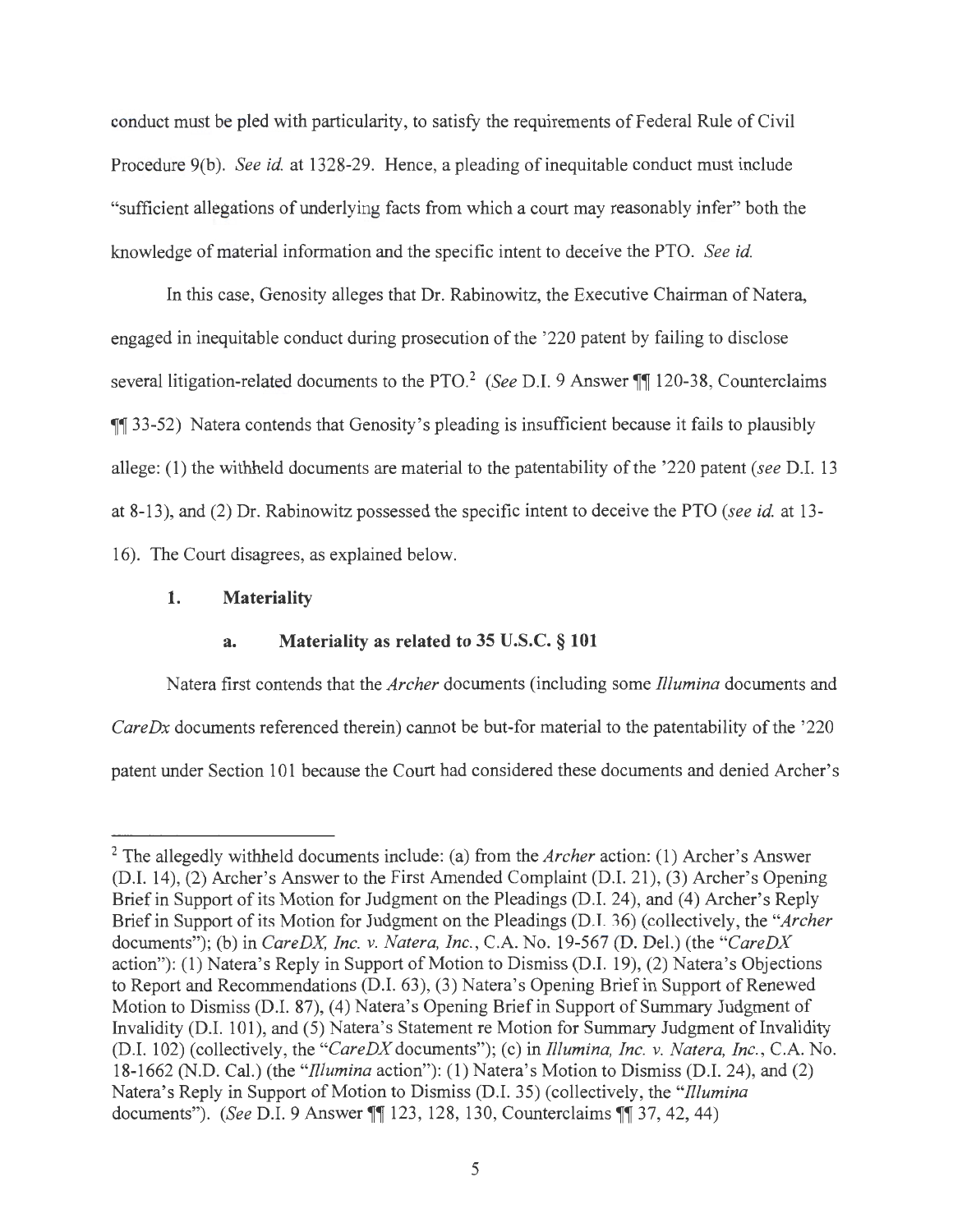Rule  $12(c)$  motion challenging the subject matter eligibility of the '814 patent, which claims methods "closely related" to the '220 patent.<sup>3</sup> (See D.I. 13 at 8-9; *see also* D.I. 9 Answer **11** 124, 126, Counterclaims **11** 38, 40) The Court's denial of Archer's Rule 12(c) motion, however, is not final and may be reviewed on appeal. *See, e.g., CardioNet, LLC v. InfoBionic, Inc. ,* 2021 WL 5024388, at \*6-7 (Fed. Cir. Oct. 29, 2021) (finding that district court should have granted defendant's Rule  $12(c)$  motion as to unpatentability and remanding for entry of judgment of no liability). Hence, Natera's conclusion that "this Court's holdings of patentable subject matter . . . preclude but-for materiality of Archer's failed Rule12(c) motion papers," is premature.<sup>4</sup> (See D.I. 19 at 2)

#### **b. Materiality as related to 35 U.S.C.** § **103**

Natera's argument that the *Archer* documents cannot be relevant with respect to Section 103 is also unavailing. Natera contends that the *Archer* documents are not material to the patentability of the '220 patent because the prior art references, which Archer relied on for the invalidity theory disclosed in the *Archer* documents, had been cited to the PTO. *(See* D.I. 13 at 10-11) However, as Genosity points out, it is the *Archer* documents, "and not the individual prior art references, [that] form the basis for the 'but-for material' allegation." (D.I. 17 at 7) The *Archer* documents "did not merely identify prior art references" but also "set forth that the prior

<sup>&</sup>lt;sup>3</sup> Natera requests that the Court take judicial notice of the "Excerpts of Oct. 2, 2020 Transcript, Judge's Opinion on 9/30/2020 Section 101 Hearing in *Natera, Inc. v. ArcherDX Inc.,* Case No. 1:20-CV-00125 (D. Del.)." (D.I. 14 at 1) Genosity does not address this request but relies on the same transcript in its brief. *(See* D.I. 17 at 6) The Court, thus, understands that Genosity does not object.

<sup>&</sup>lt;sup>4</sup> The Court need not address the parties' disputes concerning the potential impact of claim construction on the materiality of the withheld documents under Section 101. *(See* D.I. 17 at 6- 7; D.I. 19 at 3-4)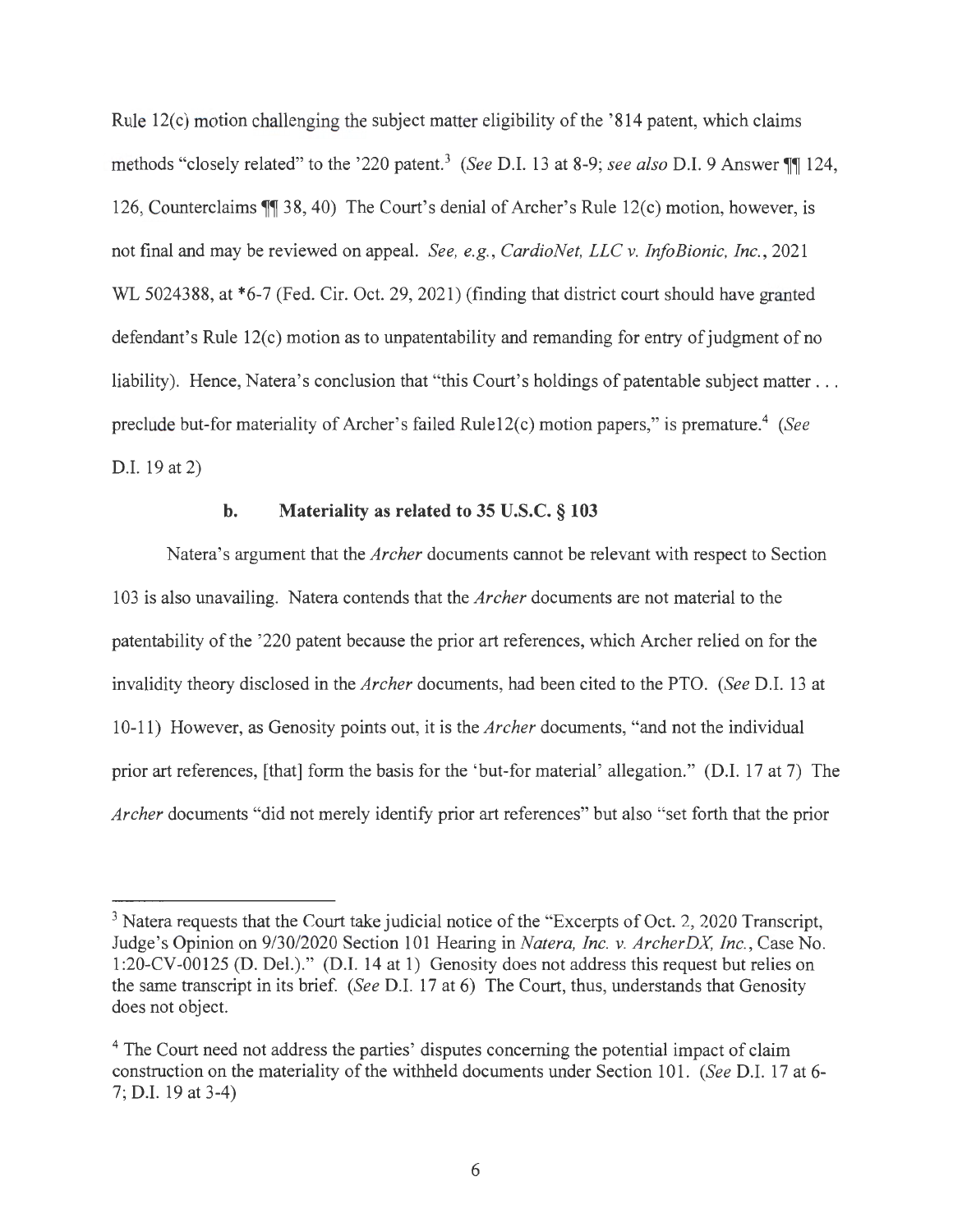art of Mir alone or Mir in a *specific* combination with Wang, Spertini, or Makarov, discloses all elements of the '814 patent claims." (D.I. 17 at 7; see also D.I. 9 Counterclaims \[40) The Court does not agree with Natera that the *Archer* documents contain "nothing more than a conclusory allegation" (D.I. 19 at 5); instead, at this stage of the proceedings, the Court is persuaded by Genosity that these documents may be found to plausibly provide an "invalidity roadmap" that is materially "different from a collection of thousands of references dumped on a patent examiner" (D.I. 17 at 8). Thus, Natera's disclosure to the PTO of the individual references cited in the *Archer* documents does not preclude a finding ( once this issue reaches the evidentiary stage) that the *Archer* documents are also material to patentability.

Natera's reliance on *Fiskars, Inc. v. Hunt Manufacturing Co.,* 221 F.3d 1318 (Fed. Cir. 2000), is misplaced. In *Fiskars,* the patentee cited a brochure for a prior art device to the examiner, and the examiner did not consider it during prosecution. *See id.* at 1327. The defendant nonetheless contended that the patentee should have further explained to the examiner the relevance of the device itself. *See id.* The Federal Circuit rejected that contention, holding instead that "[a]n applicant can not be guilty of inequitable conduct if the reference was cited to the examiner, whether or not it was a ground of rejection by the examiner." *Id. Fiskars* does not broadly hold, however, that once prior art references are cited to the examiner, patentability information involving the combination of those references can no longer be material. *See, e.g. , Semiconductor Energy Lab. Co. v. Samsung Elecs. Co.,* 204 F.3d 1368, 1374 (Fed. Cir. 2000) ("A withheld reference may be highly material when it discloses a more complete combination ofrelevant features, even if those features are before the patent examiner in other references."). Thus, *Fiskars* does not compel a grant of Natera's motion.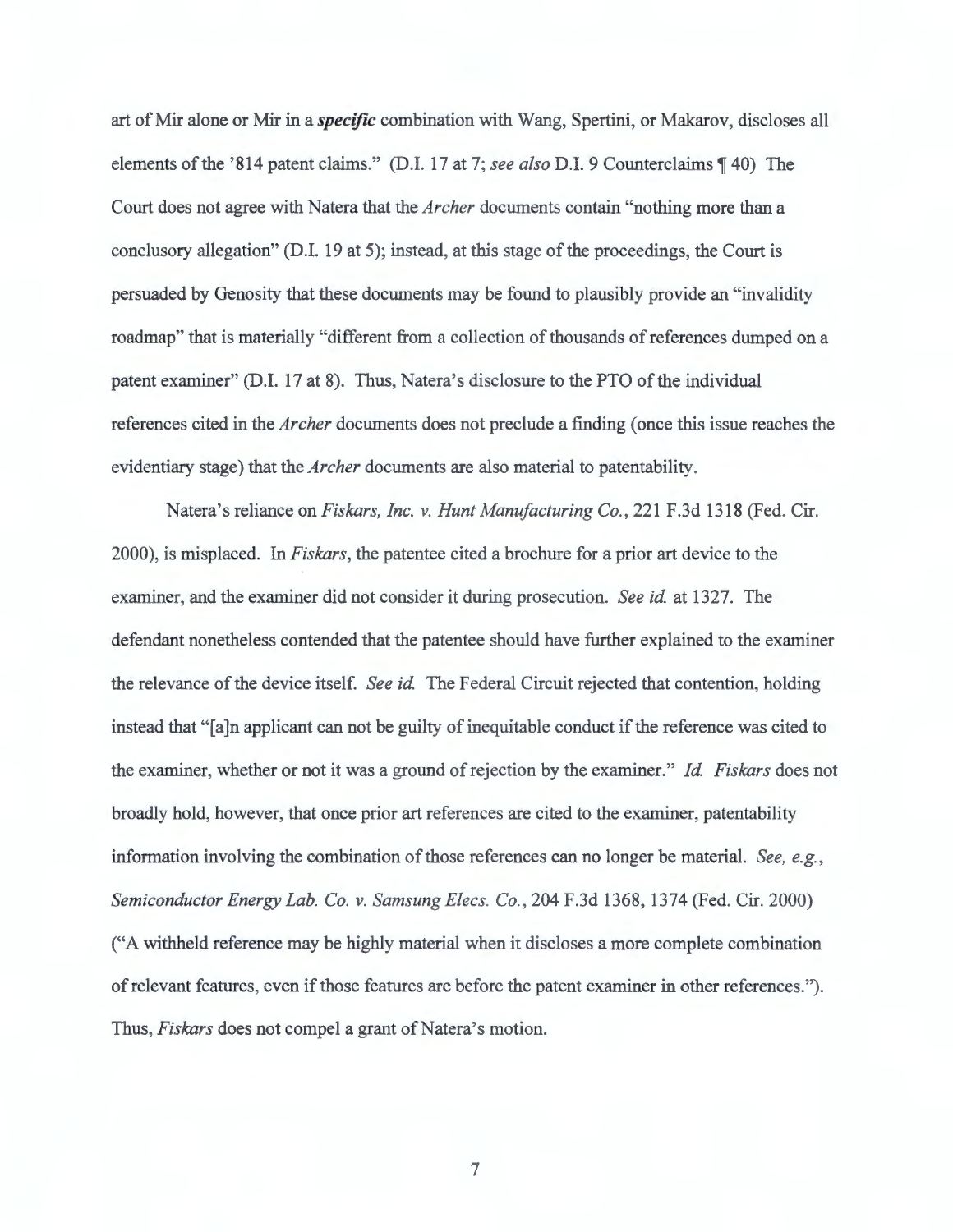Natera also unpersuasively argues that the withheld documents are cumulative of the information that the PTO already had. *(See* D.I. 13 at 11-12; D.I. 19 at 5-6) The Court disagrees, for essentially the same reasons justifying the Court's conclusion with respect to materiality. Additionally, the fact that "the examiner was aware of these other litigations and Natera had submitted documents from such litigations to the examiner" does not necessarily lead to the conclusion that the information disclosed in the specific documents at issue here is cumulative of the information included in the documents that had been provided to the PTO. *(See* D.I. 19 at 5)

### **c. Materiality as related to 35 U.S.C.** § **112**

Natera next contends that Genosity has failed to plead but-for materiality with respect to Section 112. *(See, e.g.,* D.I. 13 at 12) Genosity alleges that Dr. Rabinowitz failed to disclose the *Archer* documents, which set forth that the '814 patent – a patent that shares a specification with, and claims subject matter closely related to, the '220 patent *(see D.I. 9 Answer ||| 124, 127,* Counterclaims  $\P$  38, 41) – is invalid under Section 112.<sup>5</sup> Genosity further alleges that "[i]f the [PTO] had been made aware of these documents setting forth arguments for invalidity under [Section 112] ... the '220 patent would not have issued." *(Id. Answer* 133, Counterclaims 1) 4 7) Based on these factual allegations, at this stage of this case, Genosity has plausibly pied that the *Archer* documents are but-for material to the patentability of the '220 patent under Section 112.

<sup>5</sup> For example, Genosity alleges that the *Archer* documents explain how the specification of the '814 patent "does not disclose (a) an embodiment corresponding to the claimed methods, (b) that the named inventors were in possession of the alleged invention, or  $(c)$  sufficient information to enable a person of ordinary skill in the art to practice the claims." (D.I. 9 Answer **127, Counterclaims 141)** Genosity also alleges that "the claims were not entitled to a priority date earlier than the filing date" because Natera's earlier-filed applications do not comply with the requirements under Section 112. *(See id. Answer* **11** 84, 127, Counterclaims 141)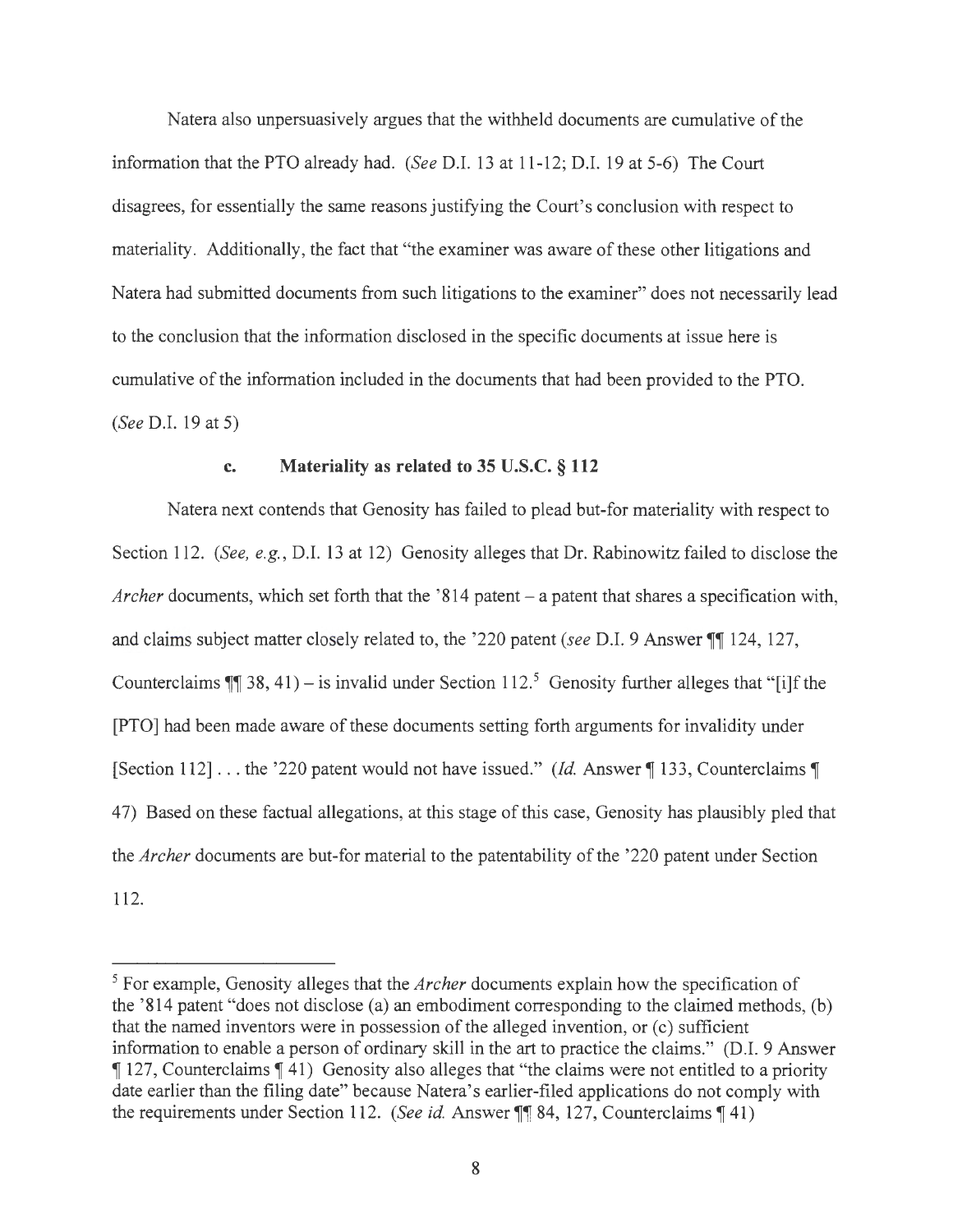### **2. Intent To Deceive**

With respect to Genosity's allegations of deceptive intent, Natera argues that Genosity fails to plead *"specific factual allegations* showing that a specific individual with knowledge of the material information *decided to deliberately withhold it* from the relevant examiner." (D.I. 13 at 14) (internal quotation marks omitted) Contrary to Natera's suggestion, Genosity is not required at the pleading stage to allege facts satisfying the "high standard" that deceptive intent is the "single most reasonable inference." *(See id.* at 13) Instead, Genosity "need only allege facts from which the Court could *reasonably infer* that the patent applicant made a deliberate decision to deceive the PTO." Wyeth, 2012 WL 600715, at \*7.

Genosity has met this obligation. It has plausibly alleged Dr. Rabinowitz's intent to deceive the PTO. For example, Genosity alleges that, "as a named inventor on the patent in dispute and the Executive Chairman of Natera and someone active in Natera's management," Dr. Rabinowitz was aware of Natera's ongoing litigations and knew of the arguments set forth in the withheld documents while the '220 patent was still in prosecution before the PTO. *(See* D.I. 9 Answer **||** 123, 128, 130, Counterclaims **||** 37, 42, 44) Genosity also alleges that Dr. Rabinowitz knew "he had a duty to disclose these documents to the [PTO]," because other documents in the *fllumina* action pertaining to Section 101 were disclosed to the PTO during prosecution of the '220 patent. *(See id. Answer* 137, Counterclaims 151) Genosity further alleges that Dr. Rabinowitz, despite understanding that the withheld documents were material and must be disclosed to the PTO, failed to fulfill his duty of disclosure. *(See id.)* These alleged facts are sufficient to support a reasonable inference that Dr. Rabinowitz intentionally withheld the litigation documents at issue from the PTO during prosecution of the '220 patent, knowing that they were material to the patentability.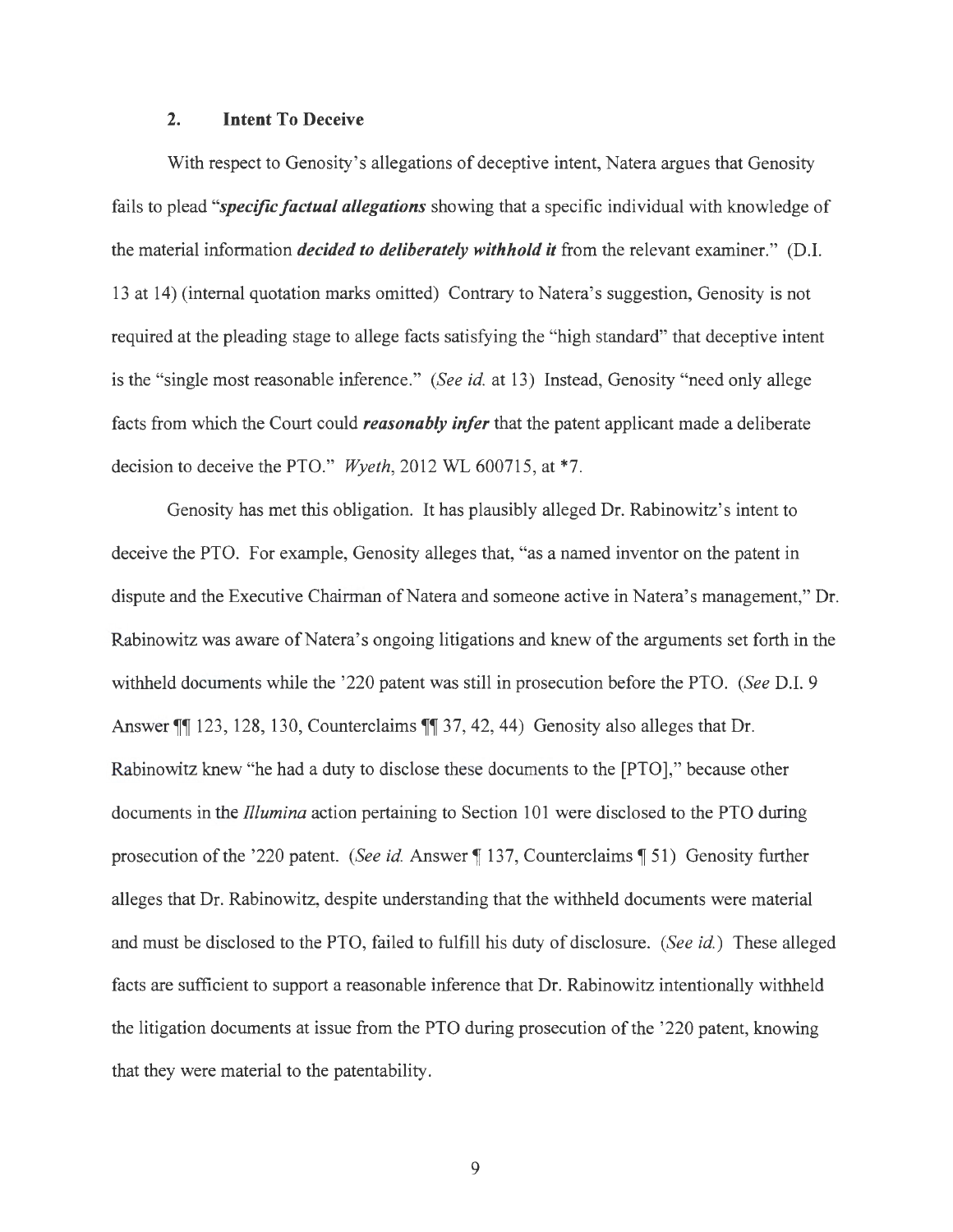For the foregoing reasons, Genosity has plausibly alleged both the materiality of the withheld documents and Dr. Rabinowitz's deceptive intent. Thus, the Court will deny Natera's motion to dismiss the counterclaim for a declaratory judgment of unenforceability due to inequitable conduct and to strike the affirmative defenses of inequitable conduct.

### **B. Unclean Hands (Genosity's Twelfth Defense)**

"[A] determination of unclean hands may be reached when misconduct of a party seeking relief has immediate and necessary relation to the equity that he seeks in respect of the matter in litigation." *Gilead Scis., Inc. v. Merck & Co., Inc.*, 888 F.3d 1231, 1239 (Fed. Cir. 2018) (internal quotation marks omitted). Thus, to establish an unclean hands defense, a defendant must show that "(1) a party seeking affirmative relief (2) is guilty of conduct involving fraud, deceit, unconscionability, or bad faith (3) directly related to the matter in issue (4) that injures the other party (5) and affects the balance of equities between the litigants." *Sprint Commc 'ns Co. L.P. v. Charter Commc 'ns, Inc.,* 2021 WL 982726, at \*12 (D. Del. Mar. 16, 2021).

Genosity alleges that Natera never claimed ArcherDX's method during "protracted and convoluted prosecution at the [PTO] spanning more than a decade" and then drafted the claims of the '220 patent in an attempt to cover ArcherDX's method, doing so "only after one of its senior executives left Natera, began working for ArcherDX, gained access to confidential information relating to ArcherDX's technology and then returned to Natera." (D.I. 9 Answer **TI** 96, 114) A plausible inference can be drawn from these alleged facts that Natera misused ArcherDX's confidential information to obtain claims that it did not invent and then asserted these claims against Genosity.

Natera's contention that it is not inequitable to draft patent claims to cover a competitor's products *(see* D.I. 13 at 17; *see also Kingsdown Med. Consultants, Ltd. v. Hollister Inc. ,* 863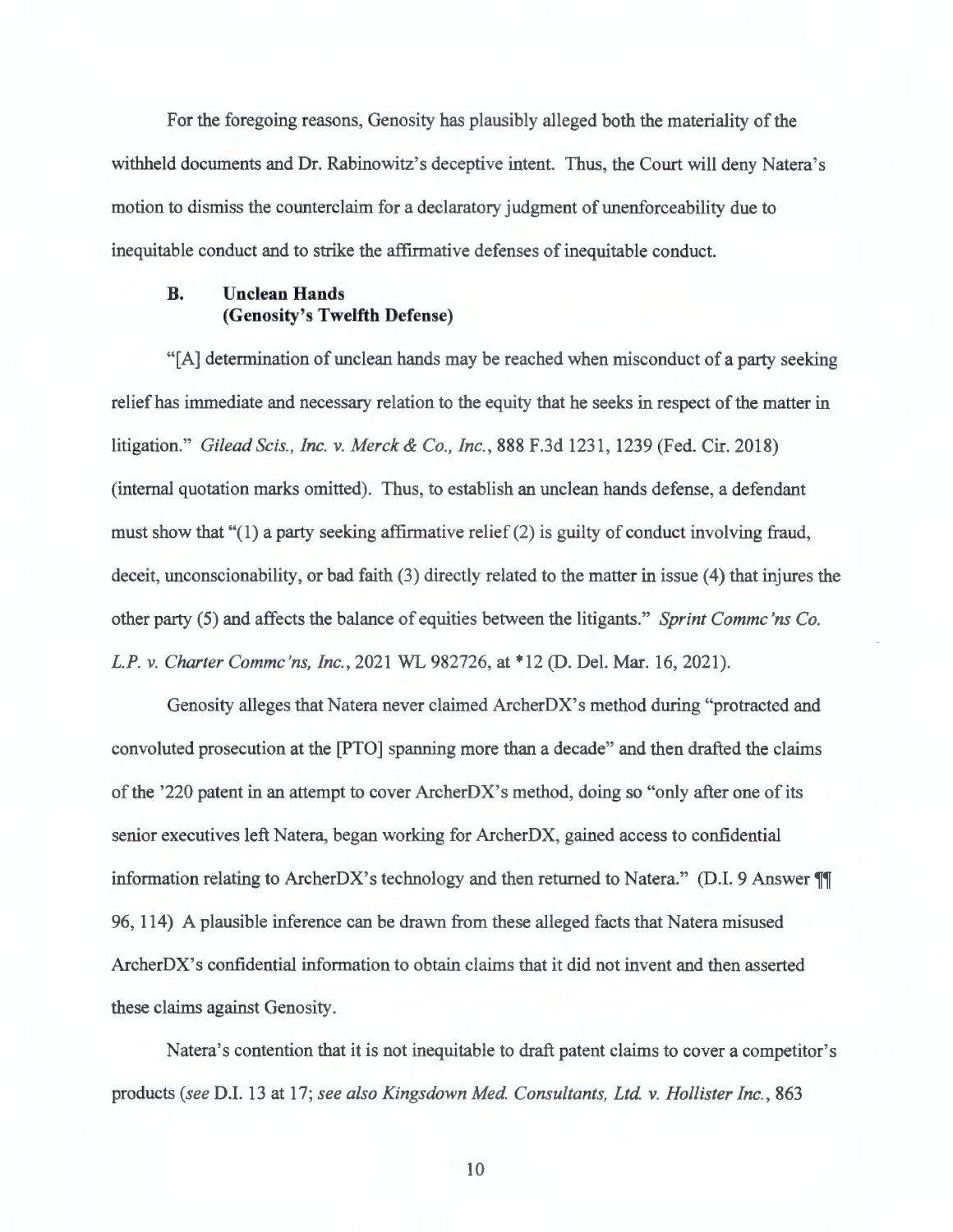F.2d 867, 874 (Fed. Cir. 1988)), is not dispositive here. Even assuming Natera's contention is correct, Genosity's unclean hands defense is not predicated simply on this allegation alone. Natera's remaining criticisms of Genosity's allegations, including that the unclean hands defense is based on merely "conclusory allegations around Section  $101$  and  $103$ " (D.I. 13 at 18), do not provide a meritorious basis for granting Natera's motion, for reasons including those given above in connection with assessing Natera's attacks on the inequitable conduct claims.

### **C. Prosecution Laches (Genosity's Thirteenth Defense)**

Prosecution laches "may render a patent unenforceable when it has issued only after an unreasonable and unexplained delay in prosecution that constitutes an egregious misuse of the statutory patent system under the totality of the circumstances." *Cancer Rsch. Tech. Ltd. v. Barr Labs., Inc.,* 625 F.3d 724, 728 (Fed. Cir. 2010) (internal quotation marks omitted). Natera contends that Genosity's affirmative defense of prosecution !aches "simply pleads the legal conclusion of unreasonable delay or prejudice and does not plead any facts, other than simply citing the timeline of applications." (D.I. 13 at 19) The Court, however, agrees with Genosity that its allegations that Natera delayed its prosecution of the claims of the '220 patent, and "Natera has improperly sought to delay competition in the IVD market by pursuing patent claims it did not invent" *(see D.I. 9 Answer* **11** 96, 111, 116), plausibly support an inference that Natera's prosecution delay is "unreasonable and unexplained." (D.I. 17 at 12-13) Accordingly, the Court will deny Natera's motion to strike the affirmative defense of prosecution laches.

### **IV. CONCLUSION**

For the foregoing reasons, the Court will deny Plaintiff's motion to dismiss and strike (D.I. 12). An appropriate order follows.